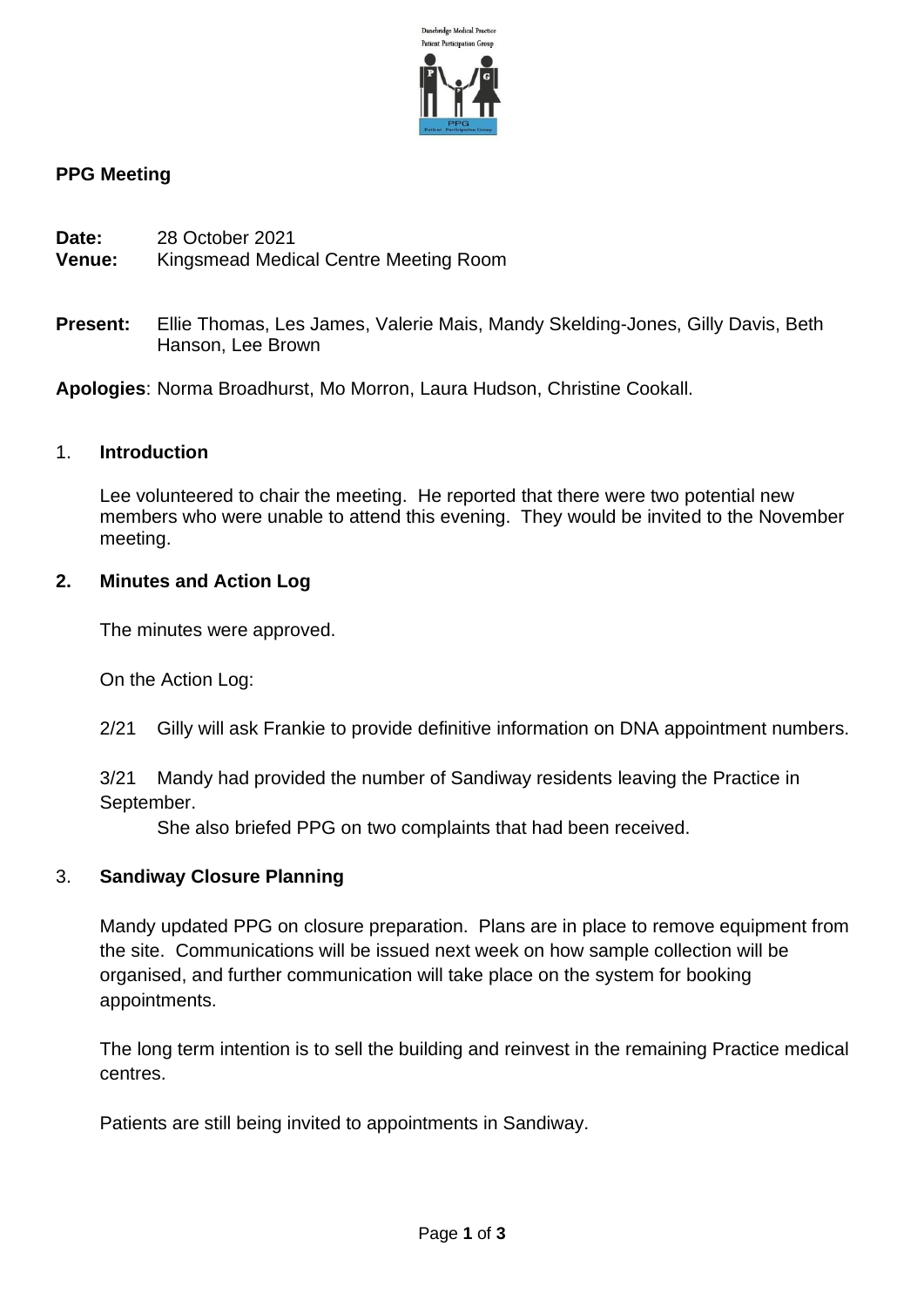Les said the major impact of closure will be on single, elderly people who are not mobile. Mandy responded that the Practice would seek to be flexible in responding to needs and would utilise the full range of medical professionals for visits.

There was discussion on how we could help people get to the remaining Medical Centres. Ellie offered to research the availability of volunteer transport.

ACTION: Ellie

# **4. Flu and COVID Vaccine Updates**

Gilly told PPG both campaigns are in progress. Demand is high and 24%(4,193) of calls to the Practice concern vaccinations.

In response to a question on invitations to attend for vaccination, Gilly said there was no need to receive an invitation. All patients who are eligible for a Flu vaccination can make an appointment on line or by phone.

Booster vaccinations for COVID 19 are taking place, and again, people can arrange for a jab on line. The PCN is organising vaccinations at a number of sites.

People who are immune compromised will receive an invitation for a third dose. They may also need a booster, in addition to this dose.

Beth informed PPG that COVID vaccinations could continue to mid January if all eligible people attend.

## **5. NHS Cheshire CCG AGM**

Ellie had virtually attended the AGM. She briefed PPG on the matters discussed and the strategic objectives of the CCG until it is replaced by the Integrated Care Systems in 2022. The CCG remains the legal entity until it is replaced. She issued a Powerpoint slide on Strategic Objectives (attached).

Ellie said a Climate Emergency Champion had been appointed and outlined steps that will be taken to reduce the NHS contribution to climate change e.g. changing the type of inhaler used by patients, prescribing medicines with less plastic containers, reducing travel, requiring providers to have a clean air policy.

PPG thanked Ellie for attending the AGM on its behalf.

## **6. Practice Update**

i. The annual Practice PLT with the attendance of all colleagues had taken place, There had been presentations on long COCID, male domestic abuse and transgender issues. There had also been an Awards Ceremony to recognise those who had provided exemplary service.